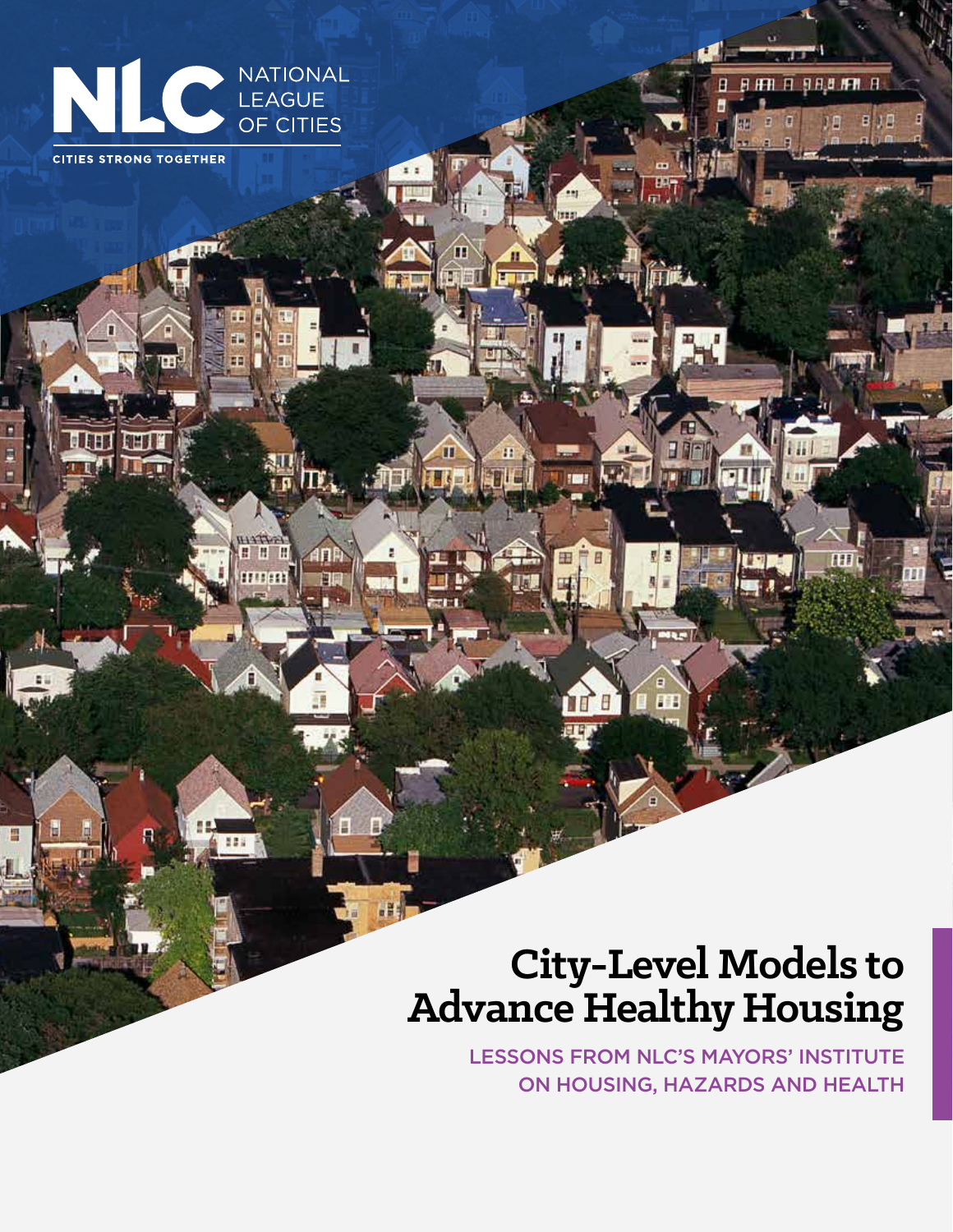

## **About the National League of Cities**

The National League of Cities (NLC) is the nation's leading advocacy organization devoted to strengthening and promoting cities as centers of opportunity, leadership, and governance. Through its membership and partnerships with state municipal leagues, NLC serves as a resource and advocate for more than 19,000 cities and towns and more than 218 million Americans. NLC's Institute for Youth, Education, and Families (YEF Institute) helps municipal leaders take action on behalf of the children, youth, and families in their communities. NLC launched the YEF Institute in January 2000 in recognition of the unique and influential roles that mayors, city councilmembers and other local leaders play in strengthening families and improving outcomes for children and youth.

### **About the Authors**

The findings of this report are made possible by the insights shared by participating mayors and city team members from Rochester, New York, Memphis, Tennessee, Kansas City, Missouri, Toledo, Ohio, Nashville, Tennessee and Syracuse, New York, as well as the faculty and partners listed in Appendix A. National League of Cities Institute for Youth, Education and Families' staff including Sue Pechilio Polis, Director, Health & Wellness and Alyia Gaskins, Senior Associate, Health & Wellness with contributions from Clifford M. Johnson, Executive Director, Institute for Youth, Education and Families and Anthony Santiago, Senior Fellow have compiled these learnings and observations to further inform this critical issue of health and housing.

### **Acknowledgements**

As part of the NLC's multi-year initiative to engage mayors and city leaders in creating a Culture of Health, the YEF Institute led a Mayor's Institute on Children and Families (MICF) focusing on Housing, Hazards, and Health on December 13-15 in Dallas, Texas. This MICF was the first in a new series that will run through May 2019with generous support from the Robert Wood Johnson Foundation and support from the Annie E. Casey Foundation for the Results-Based Leadership workshop.

The YEF Institute is committed to building upon the lessons learned from the convening to support mayors and city leaders in developing effective strategies to ensure that all children and families live in healthy homes and healthy communities.

For further information, please contact the following YEF Institute staff:

Sue Pechillo Polis, Director, Health and Wellness Polis@nlc.org

Anthony Santiago, Senior Fellow Santiago@nlc.org

Alyia Gaskins, Senior Associate Gaskins@nlc.org

Nick Wallace, Associate nwallace@nlc.org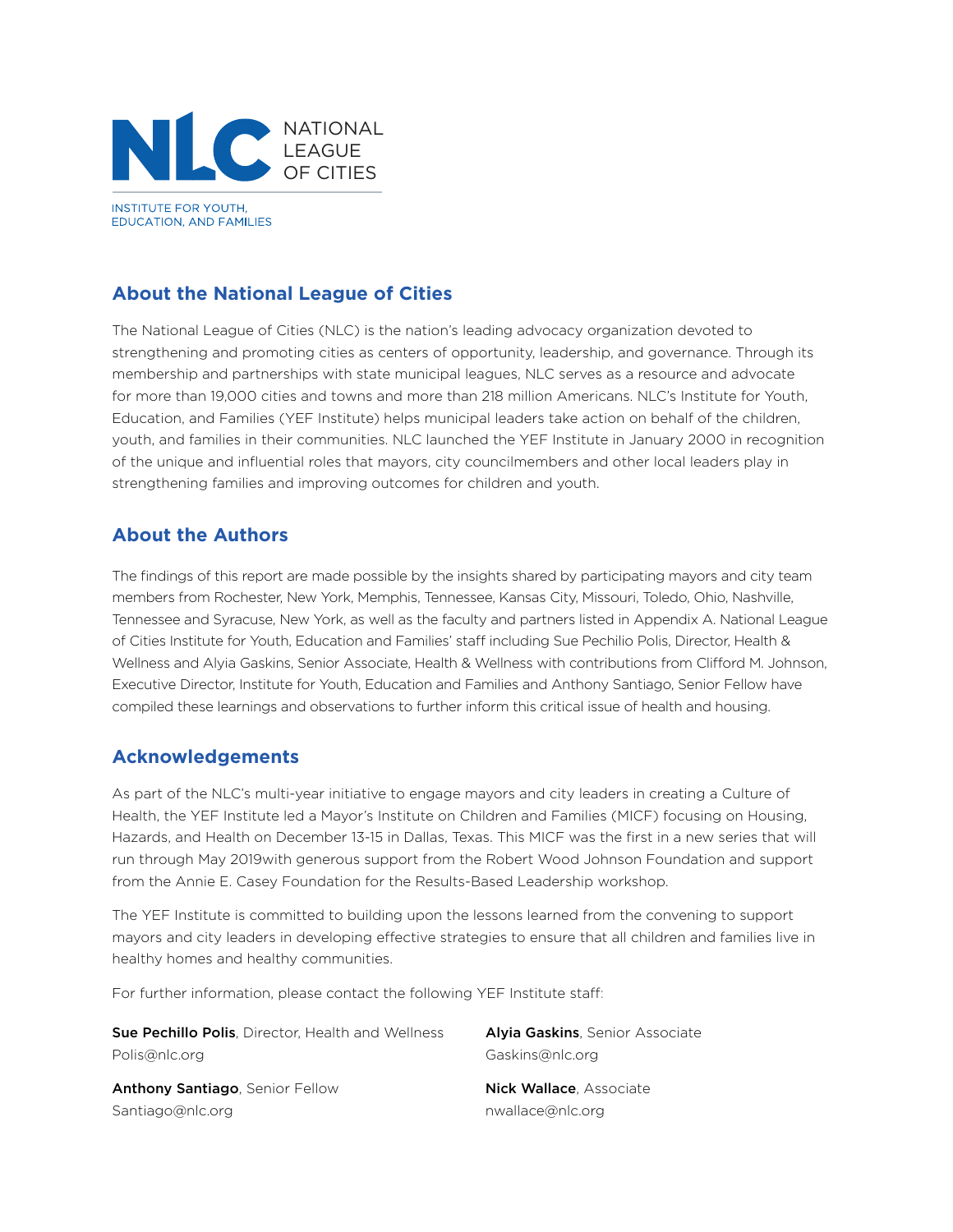## **Overview**

The environments in which children and families live, learn, work and play, including their residential housing, significantly influence their health. The presence of hazards in homes such as lead-based paint, mold, pests, among others, threaten the health, safety and lifelong potential of far too many children, youth and adults. All Americans, particularly vulnerable children, need healthy, hazard-free and affordable housing to thrive.

Municipal governments have the responsibility for enforcing local building codes and inspecting properties for health-related code violations. They are uniquely positioned to improve the conditions in which their residents live. Policies, programs and practices that leverage partners and assets both within and outside city government are critical to ensure that all children and families live in healthy and hazard-free homes. Alleviating the economic, health and social-emotional problems associated with substandard housing can provide children and families with a stronger foundation to succeed in school, jobs and ultimately lead more fulfilling lives. In December 2016, the National League of Cities' Institute for Youth, Education and Families (YEF Institute) led a Mayors' Institute on Children and Families (MICF) focusing on Housing, Hazards, and Health designed to engage cities in a peer-topeer exchange of creative solutions to spur significant improvements in healthy housing efforts.

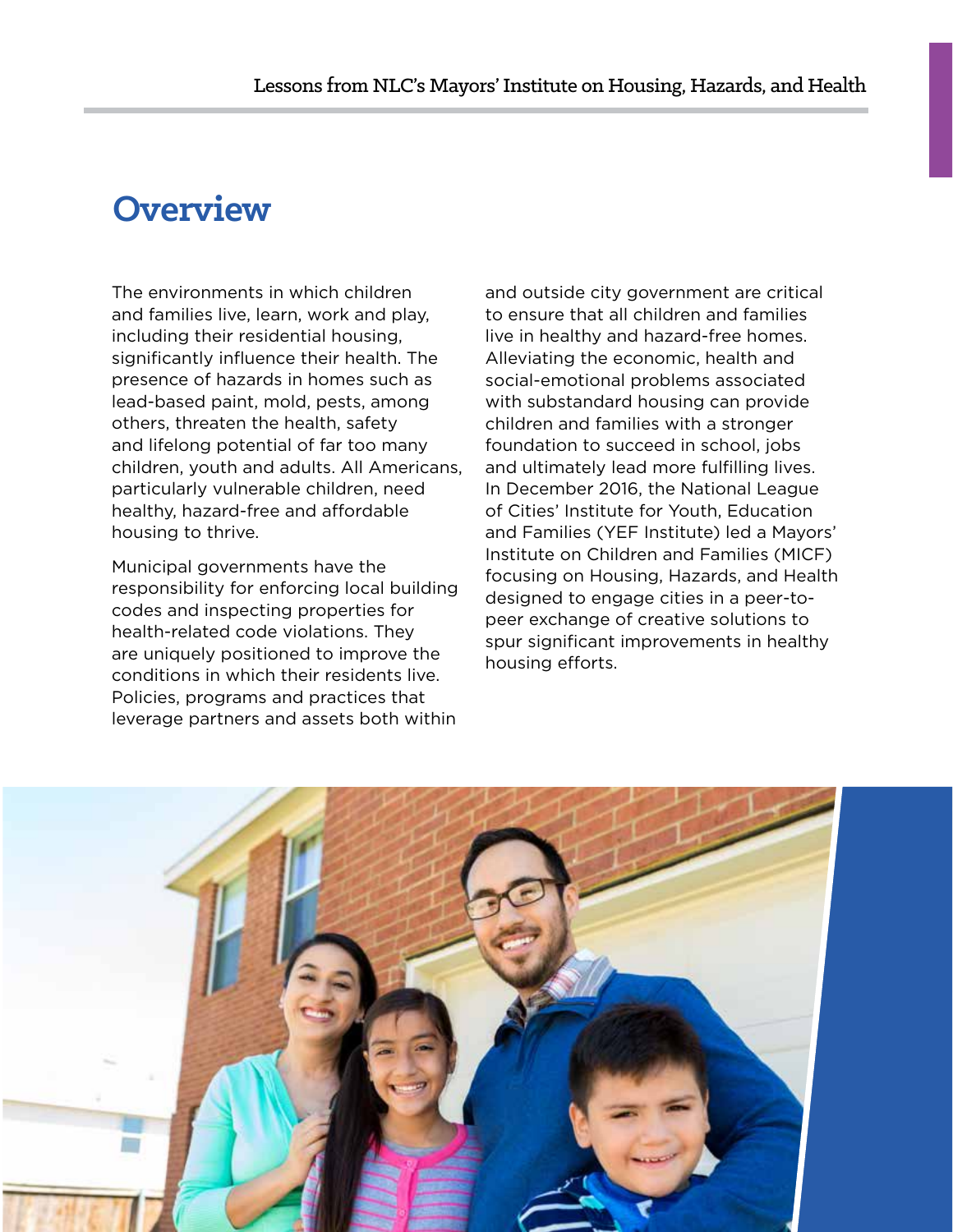Following a competitive application process, six mayors participated in the MICF, including:

**The Honorable Sly James**, Mayor, Kansas City, Missouri

**The Honorable Jim Strickland**, Mayor, Memphis, Tennessee

**The Honorable Megan Barry**, Mayor, Metropolitan Government of Nashville and Davidson County, Tennessee

**The Honorable Lovely A. Warren**, Mayor, Rochester, New York

**The Honorable Stephanie Miner**, Mayor, Syracuse, New York

**The Honorable Paula Hicks-Hudson**, Mayor, Toledo, Ohio<sup>1</sup>

Participating mayors shared case statements that outlined their specific goals and challenges related to healthy housing in their respective cities. (See table below).

To cultivate shared learning and further inform efforts, each mayor's case statement presentation was followed by a strategy session that included an exchange of policy approaches and implementation strategies. The dialogue also included robust participation of city team members who accompanied each mayor and expert faculty (see Appendix A). Several key themes essential to building a culture of health were integrated into each strategy session including:

- Equity and an emphasis on disparities in life expectancy based on zip codes within each participating city;
- Connections to the health care system and providers;

| Preparing to Introduce/Implement a<br><b>Healthy Housing Ordinance</b>                                                                                                                      | Kansas City, MO, Toledo, OH |
|---------------------------------------------------------------------------------------------------------------------------------------------------------------------------------------------|-----------------------------|
| <b>Developing a Healthy Housing Strategy</b><br>inclusive of Affordable Housing                                                                                                             | Memphis, TN, Nashville, TN  |
| <b>Developing More Comprehensive</b><br><b>Healthy Housing Strategies</b><br>Building on successful inspections<br>processes, use of data, partnerships,<br>and lead-based paint ordinances | Rochester, NY, Syracuse, NY |

## **Common Challenges and Opportunities Among Participating Cities**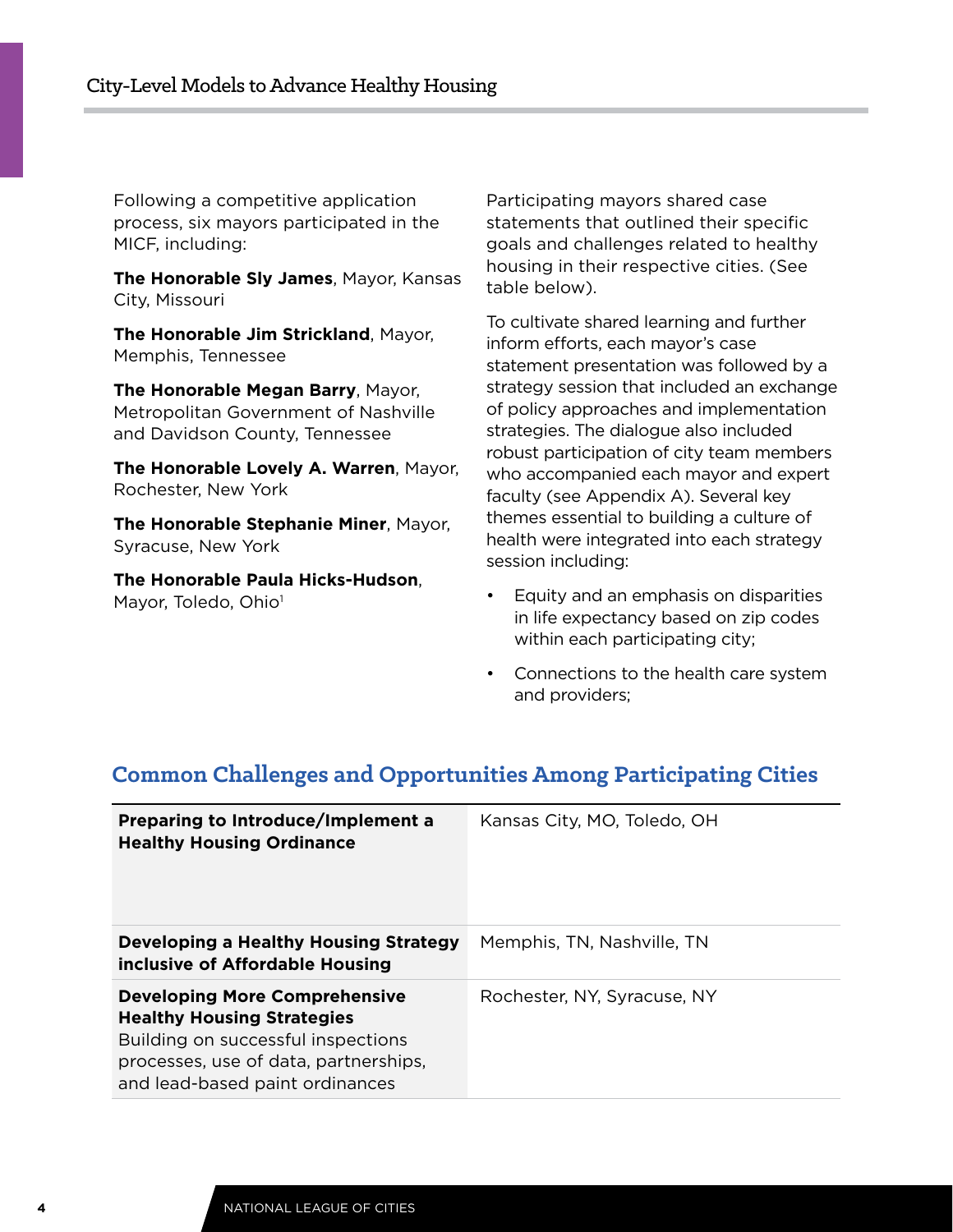- Cross-sector partnerships to ensure more robust alignment of efforts;
- Innovations in the use of data, with an emphasis on metrics and outcomes; and
- Financing approaches with an emphasis on reimbursement through Medicaid as well as nonprofit hospital community benefit programs, among others.

Following the MICF city teams participated in a Results-Based Leadership (RBL) capacity-building workshop—in collaboration with and sponsored by the Annie E. Casey Foundation—to enhance city implementation efforts discussed in the MICF and improve outcomes for children and families. The workshop built upon the ideas generated during the mayors' case statement presentations.

The city teams developed skills to use data to drive decisions; address racial disparities; develop strong strategies to make measurable differences in target populations; engage partners in making contributions to results; and commit to action to advance progress.

Throughout this document are city spotlights, which highlight city-led approaches that have proven instrumental to each participating MICF cities' efforts to increase the number of children and families living in healthy, hazard-free homes.

## **Kansas City, Missouri: Data as a Catalyst for Change**

In 2000, the Kansas City Health Department (KCHD) released the Minority Health Indicators Report, which revealed that the average age of death was lower in all communities of color, with an average of over 11 years lower life expectancy than that of white residents. The report provided the catalyst and the platform for a citywide dialogue regarding community needs, priorities, and the underlying causes of health disparities. Lack of safe, affordable, hazard-free housing was among chief concerns of the residents. In response to these community conversations, Kansas City's new fiveyear business plan specifically addresses healthy housing and includes a commitment to: support initiatives that seek to increase overall life expectancy and reduce health inequities in all zip codes; increase the proportion of children living in lead-free homes; implement a new five-year consolidated plan and fair housing initiative; and develop a new City Housing policy that addresses all housing types including low income, affordable, and work force housing. Kansas City is looking to adopt a Healthy Homes Rental Inspection Program, which would include the identification and abatement of lead hazards. Additionally, key stakeholders such as the Kansas City Chamber of Commerce have adopted complementary initiatives such as the Urban Neighborhood Initiative to revitalize neighborhoods and support community health. Using the life expectancy data as a guide, the city is working to develop a holistic effort to improve the conditions in which residents live.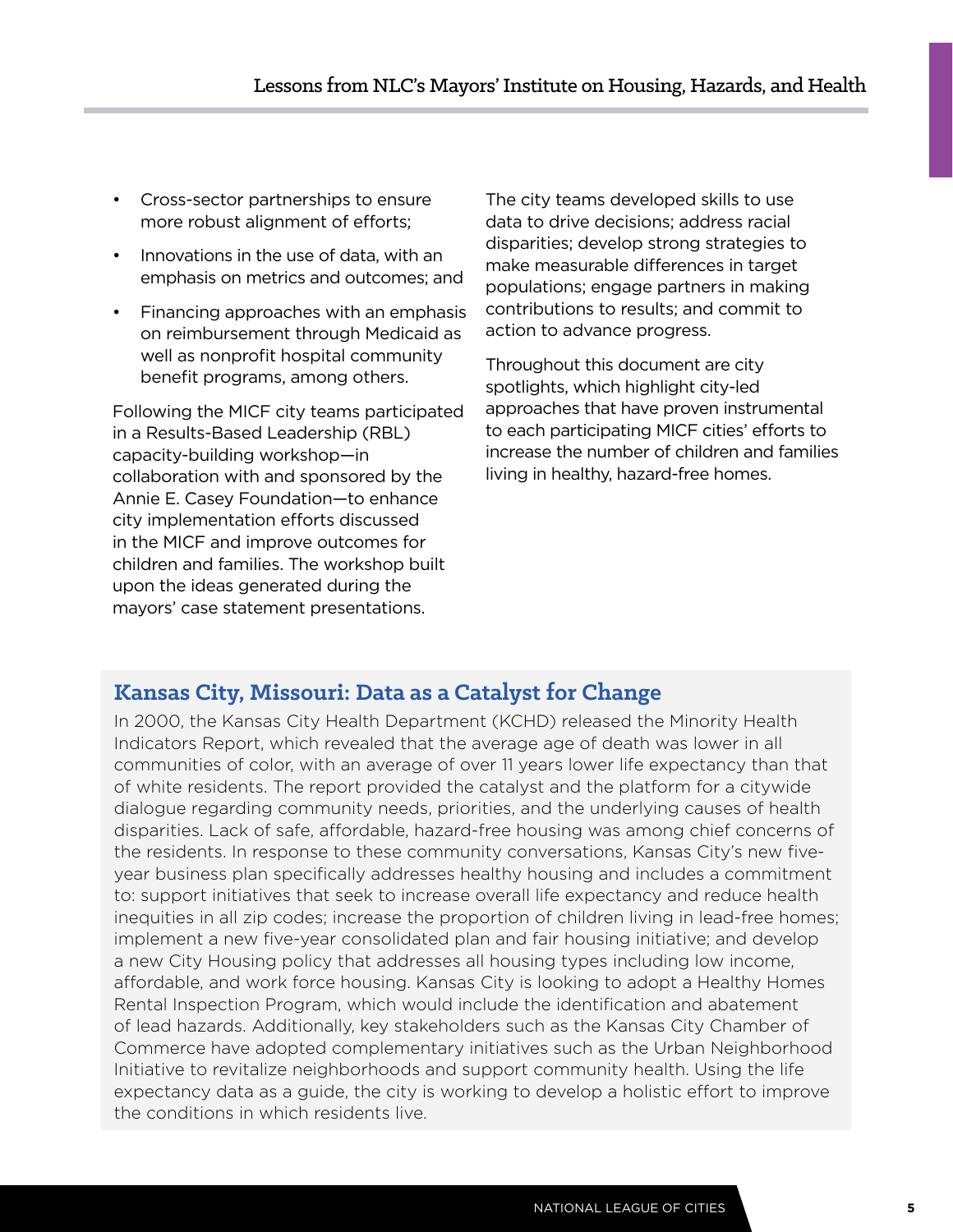# **Lessons for the Field**

Over the course of the MICF and the RBL workshop, mayors and city teams explored strategies to augment existing efforts and shared important lessons about the challenges and opportunities associated with local efforts to ensure that all residents live in healthy, hazard-free homes. These insights have implications for municipal leaders in the MICF cohort but also more broadly, including;

1. **Municipal leaders have many opportunities, often unexplored or underdeveloped, to collaborate with health systems and hospitals when advancing healthy housing policies, programs and practices.** The Affordable Care Act (ACA) requirement that nonprofit, tax-exempt hospitals conduct a community health needs assessment (CHNA) every three years is an example of one tool municipal leaders can use to engage hospital systems in data collection and funding to identify the impact of poor housing on community health and well-being. Considering uncertainty regarding possible changes to the ACA, more support for cities is needed to better navigate engagement with health care system. **1**

2. **Cross-sector partnerships are an essential element of successful efforts to improve health conditions in residential housing.** Universities, medicallegal partnerships, community **2**

development financing institutions, schools and business leaders, including local Chambers of Commerce, emerged as critical partners in the six participating MICF cities. Roles for these partners include data collecting, funding and/or convening, among others. More opportunities for sharing best practices and lessons learned are needed to assist city leaders in building and sustaining strong cross-sector partnerships.

- 3. **The most promising healthy housing efforts are data-driven, relying heavily on ongoing sharing of data among key partners and agencies.** Efforts that consider a range of indicators to evaluate the quality of housing, health outcomes of household members, the social, economic, and environmental conditions surrounding the home and the return on investment of housing interventions can lead to a more holistic effort that better engages multiple sectors and partners. Sample indicators include: **3**
	- Code enforcement complaints;
	- Emergency room visits (e.g., asthma and unintentional inhome injuries);
	- • Elevated blood lead (EBL) levels in children;
	- Energy costs as reflected through unpaid/late utility bills;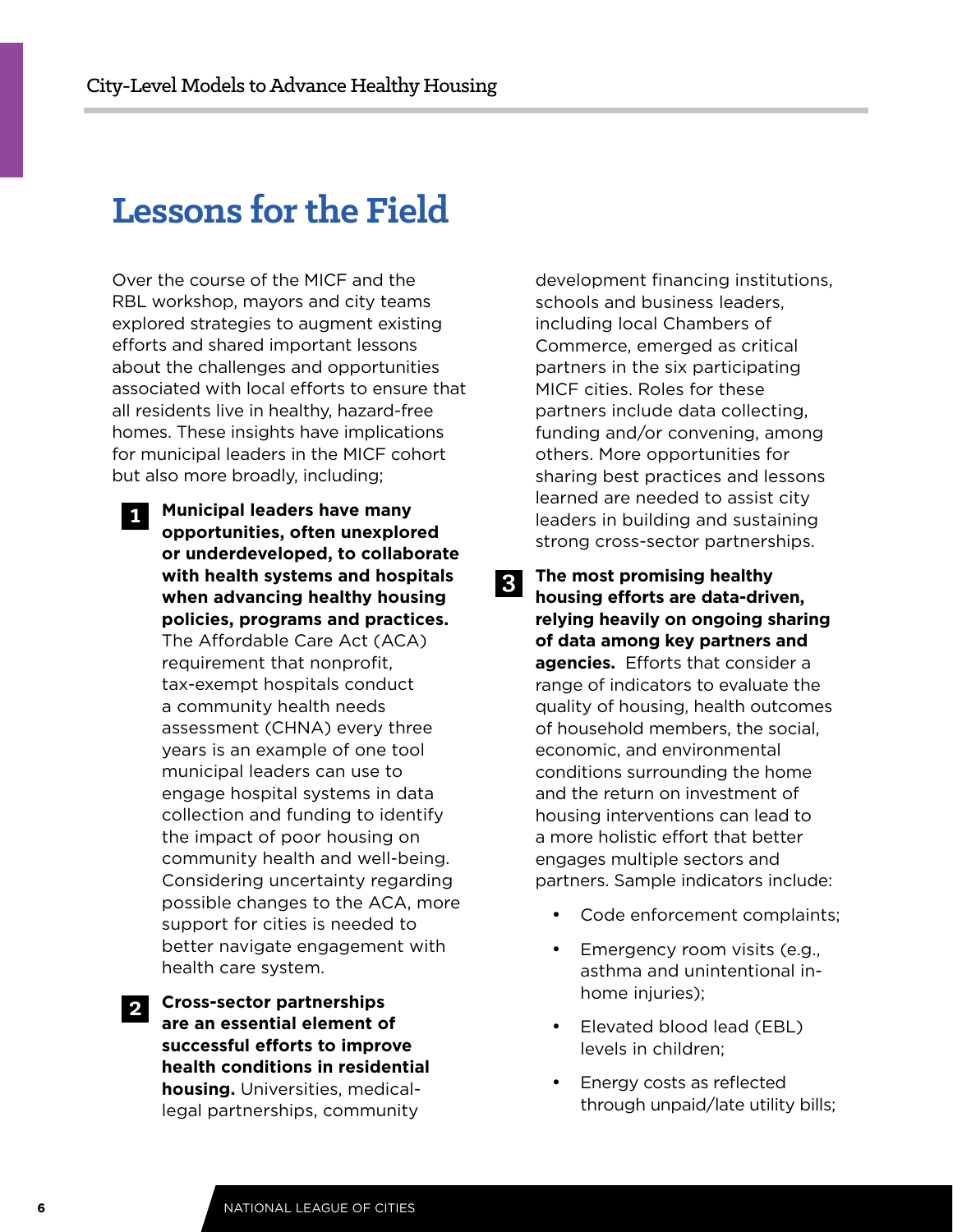- Housing/neighborhood stability (e.g., evictions, homelessness);
- • Educational outcomes for pre-K to 3rd grade (e.g., attendance, test scores, reading levels, school discipline);
- • Violence and crime rates; and
- Life expectancy.

**4**

4. **Innovative cities are exploring new frontiers in the quest for healthy housing, addressing a broader range of health hazards and adopting new strategies to accelerate and finance local progress.** Although lead remediation has been the primary focus of most healthy home interventions, cities are

now exploring how to expand and advance their healthy homes efforts, including:

- • Leveraging the strong and growing evidence base around remediation of asthma triggers to further inform city policy approaches that include lead as well as other hazards;
- • Building the data and financial support to better address a variety of hazards (as well as natural conditions that cause hazards) within the home (e.g., water damage and triggers such as mold and poor indoor air quality);
- Exploring financing models/ options available through the engagement of health

## **Memphis, Tennessee: Power of Partnerships**

Effective partnerships are a key element to the success of the City of Memphis' efforts to promote healthy and safe housing. The Healthy Homes Partnership (HHP), established by the University of Memphis School of Law and Le Bonheur Children's Hospital, was established to eliminate the environmental and safety hazards in housing; promote collaboration among housing and legal services agencies and health care providers; and advance policy and regulatory changes to increase the availability of and access to healthy housing for all Memphis-area residents. The partnership includes more than 20 organizations representing governmental and nonprofit housing agencies, including the City of Memphis Division of Housing and Community Development, Neighborhood Housing Code Enforcement, Community Development Council of Memphis, and Habitat for Humanity, the Shelby County Health Department, Memphis Area Legal Services, grassroots organizations, higher education, workforce development and social service agencies. HHP has more than 80 residents in the EPA Healthy Homes Program to ensure that various agencies and providers interacting with children and families can identify housing hazards and connect families to appropriate resources. HHP recently developed the multi-agency CoactionNet client referral and data system to coordinate resources and to more efficiently connect residents to home repair and health services.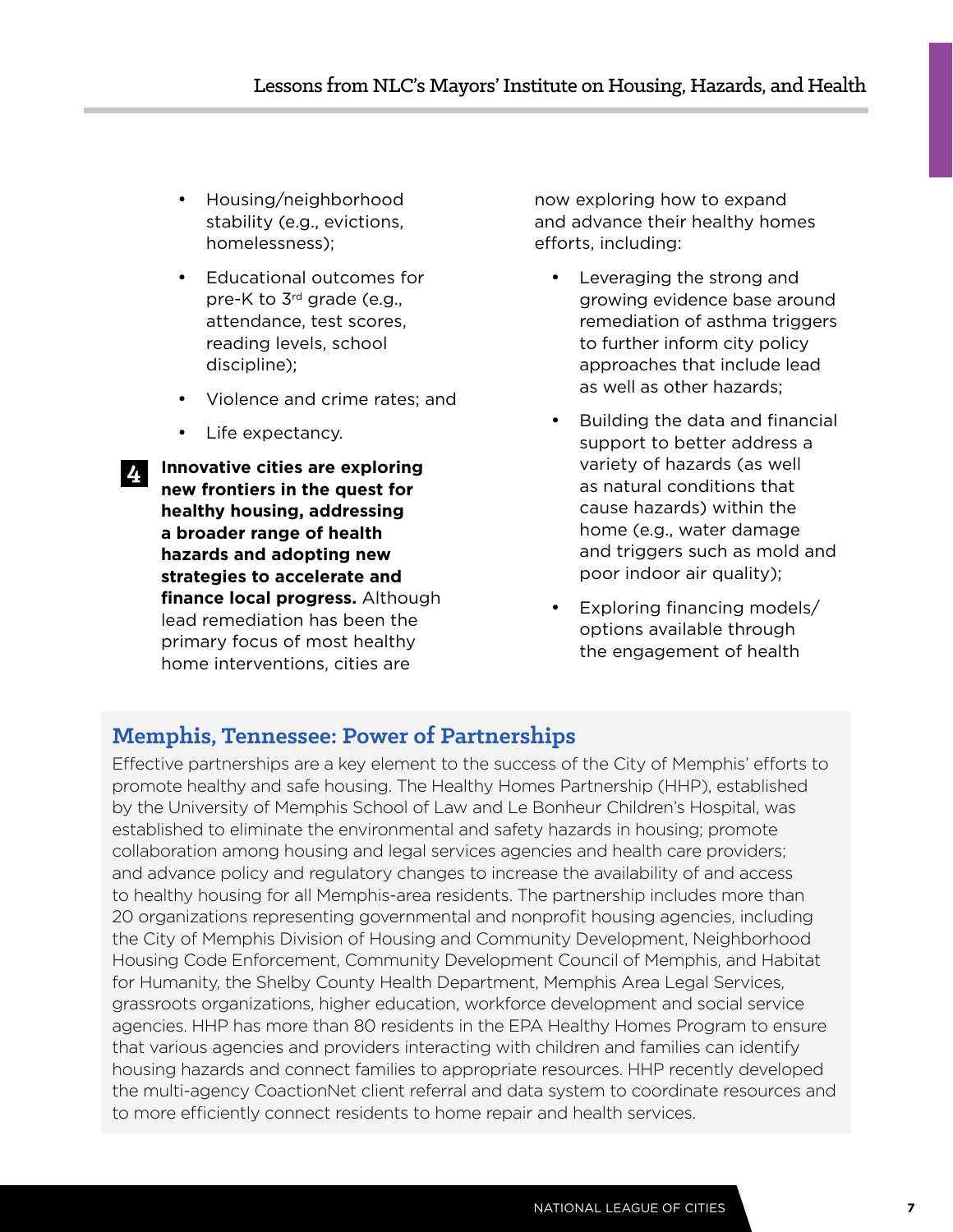## **Nashville, Tennessee: Connecting Healthy Homes and Affordability**

Increases in housing costs combined with stagnant wages have caused the number of cost-burdened households in the Nashville area to grow. It is often difficult for cost-burdened households to afford rehabilitation or other improvements to ensure homes remain healthy and hazard free. Additionally, rising housing costs undermine residential stability. As housing costs rise, families are often forced to move farther from work and school and often into substandard housing, including housing that lacks complete plumbing, kitchen facilities and adequate space. To address these challenges, Mayor Megan Barry has prioritized increasing access to affordable housing throughout Nashville. In 2015, she established the Mayor's Office of Economic Opportunity and Empowerment (OEOE), which includes a specific focus on funding, building, preserving and retaining affordable housing options. One of the key priorities of the OEOE is developing innovative ways to leverage the city's Affordable Housing Trust Fund, which now includes a total of \$16 million, to support healthy housing efforts to increase the number of families that can stay in their home. OEOF has added a new category to the Housing Trust Fund application to support homeowner repairs and rehabilitation. Additionally, applicants can now receive bonus points if planning to build with higher environmental standards requirements, including LEED or Energy Star standards, to reduce utility burdens on families and improve their financial stability.

> plans and greater use of opportunities for Medicaid reimbursement;

- Exploring the use of Community Development Block Grants (CDBG) and leveraging Community Development Financing Institutions (CDFIs) to make low interest loans available for home repairs; and
- Partnering with children's hospitals and medical-legal partnerships to expand potential interventions.

5. **Resident engagement and consultation with building owners/landlords are important steps to ensure that city efforts 5**

**are responding to local needs and to minimize resistance to new measures.** Several of the participating MICF cities have an established lead coalition or advocacy group that works closely with the city to engage stakeholders, address concerns and coordinate resources.

Proactive inspections<sup>2</sup> of multi**unit rental properties and creative cross-training of city employees and community partners can help cities move beyond healthy housing strategies that rely solely on tenant complaints for building code enforcement.** Cities have a range of tools, resources and partners who can be crosstrained to assist in proactively **6**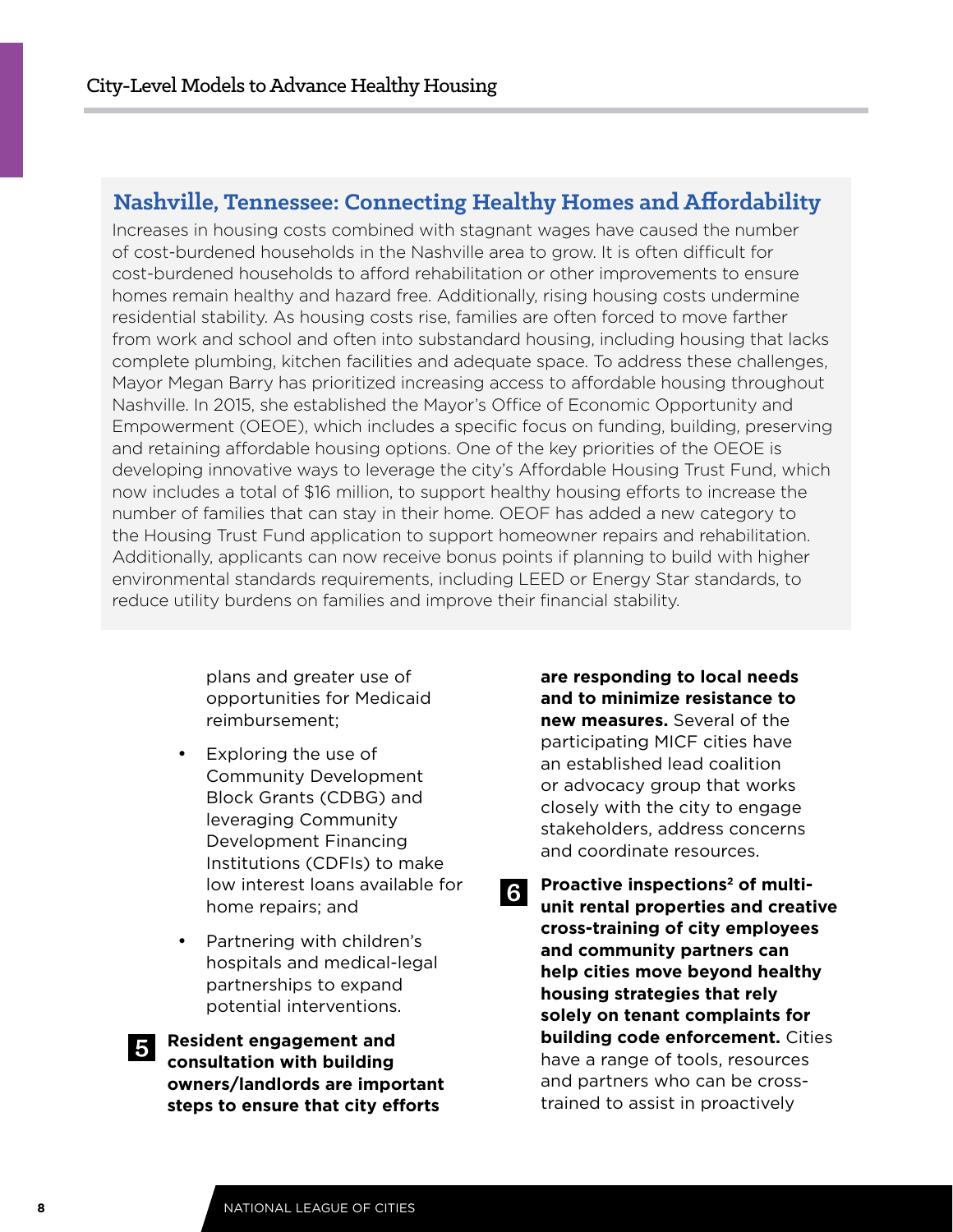## **Rochester, New York: Proactive Action and Coordination**

In December 2005, the City of Rochester adopted the Lead Based Paint Poisoning Prevention Ordinance, which required inspections for lead paint hazards as an extension of the city's existing inspection processes (Certificates of Occupancy, complaints, referrals, etc.). Over 13,000 units are inspected in some way each year and a unique Certificate of Occupancy (C of O) program provides access to approximately 4,000 structures per year for comprehensive internal inspections, making the program one of the most proactive in the country. This work has helped to reduce the number of resident children with elevated blood lead levels of 10 or more micrograms per deciliter by 80% since the adoption of the lead ordinance. Now, the City of Rochester wants to build on this work, extending efforts beyond lead to create more units of comprehensively healthy housing and improving access to healthy housing for low income families and children. The City is particularly interested in engaging the health sector for creative partnerships and funding strategies to help advance this work, leveraging its extensive housing condition data to better link improved conditions with improved health outcomes, like reducing asthma morbidity or others. City staff are also engaged in the Rochester Safe and Efficient Homes Initiative (RSEHI), which is developing an in-home assessment and referral tool that can link residents to all the relevant providers that can help make their homes safer and more energy efficient (e.g., weatherization, energy efficiency, home repair and rehab loans and grants, aging in place modifications).

identifying hazards within the home including firefighters, social service providers, physicians, community health workers and teachers. Proactive inspections and code enforcement present an opportunity and a pathway to quickly identify and address hazards as well as connect children and families to other health promoting resources such as utility assistance, food assistance and home visitation programs.

7. **City leaders inevitably must balance pursuit of their healthy housing goals with other, closely-related city priorities and concerns such as housing affordability, resident 7**

**displacement and homelessness, gentrification and historic preservation.** Other factors such as transportation and education also intersect in terms of how easily city residents can travel to jobs, schools and other destinations from their homes and how well they can perform as students, employees and in other roles. Municipal leaders are increasingly making these connections when designing and implementing healthy homes efforts, recognizing that they have a unique opportunity to engage other city departments and assets to develop more comprehensive solutions.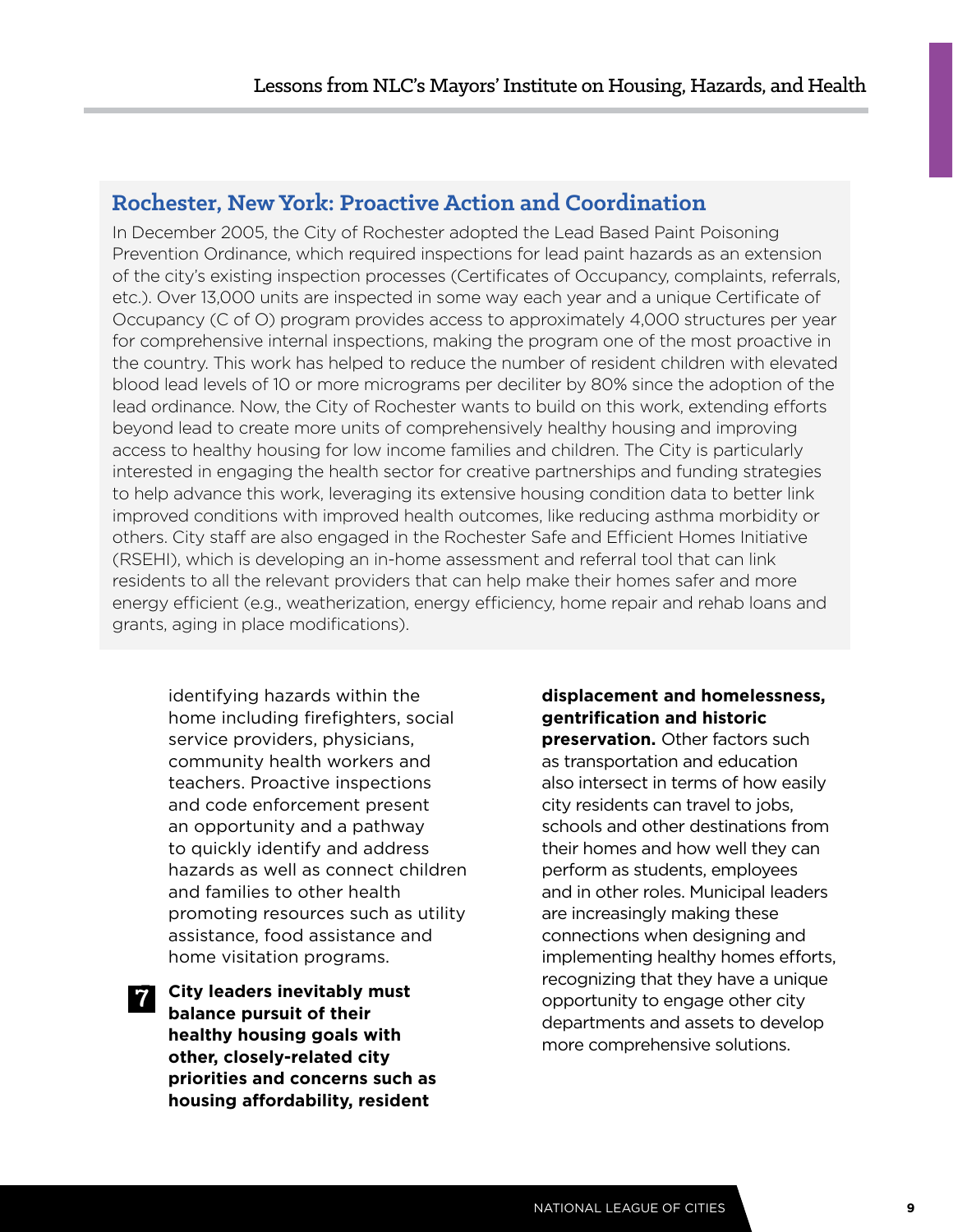# **Looking Ahead**

The MICF on Housing, Hazards and Health generated a variety of outcomes, including;

- Peer sharing among mayors and city teams of common challenges, opportunities, practices and approaches for advancing healthy housing efforts.
- Increased awareness among mayors and city teams of

emerging city-level models for enforcement, inspections and community engagement in housing and health-related efforts.

Insights and resources from expert faculty to further inform city efforts and approaches applying the latest models and policy strategies.

### **Syracuse, New York: Financing Healthy Housing Efforts through Community Development**

For nearly 20 years, the City of Syracuse operated a home improvement grant program, primarily financed with Community Development Block Grant (CDBG) funds, to assist owner occupants with home repairs. Despite success, administrative overhead costs and caps on funding made it challenging for the city to meet demands for assistance. In 1996, the city made the strategic decision to establish Home HeadQuarters, Inc., a non-profit dedicated to providing low-interest home loans and grants, homeowner education and counseling to support safe and affordable home ownership. Leveraging the CDBG Community Based Organization (CBO) provision, which allows a CBO to benefit from the revenue it generates through CDBG funds, the city provided the funds to help Home HeadQuarters, Inc. build its initial capital and loan portfolio and to apply and receive NeighborWorks® America and Community Development Financial Institution (CDFI) designations. Home HeadQuarters, Inc. has since leveraged CDBG and other city funding to generate new capital and engage new investors to provide over \$8,800 loans and grants. Over \$83M in financing has been leveraged to make home repairs and home improvements to increase livability, safety and energy efficiency and to provide education on home hazards. The city estimates that estimate that city funds have leveraged \$4 for every \$1 invested, where previously all home improvement projects were 100% city-funded. The City is also an active participant in the Green and Healthy Homes Initiative (GHHI), which includes training inspectors and contractors in home health standards, and works with Home HeadQuarters, Inc. to connect residents and landlords to high quality contractors. The City is also working with Home HeadQuarters to develop products to connect investor owners to properties within the city's land bank that are dilapidated and in desperate need of repair.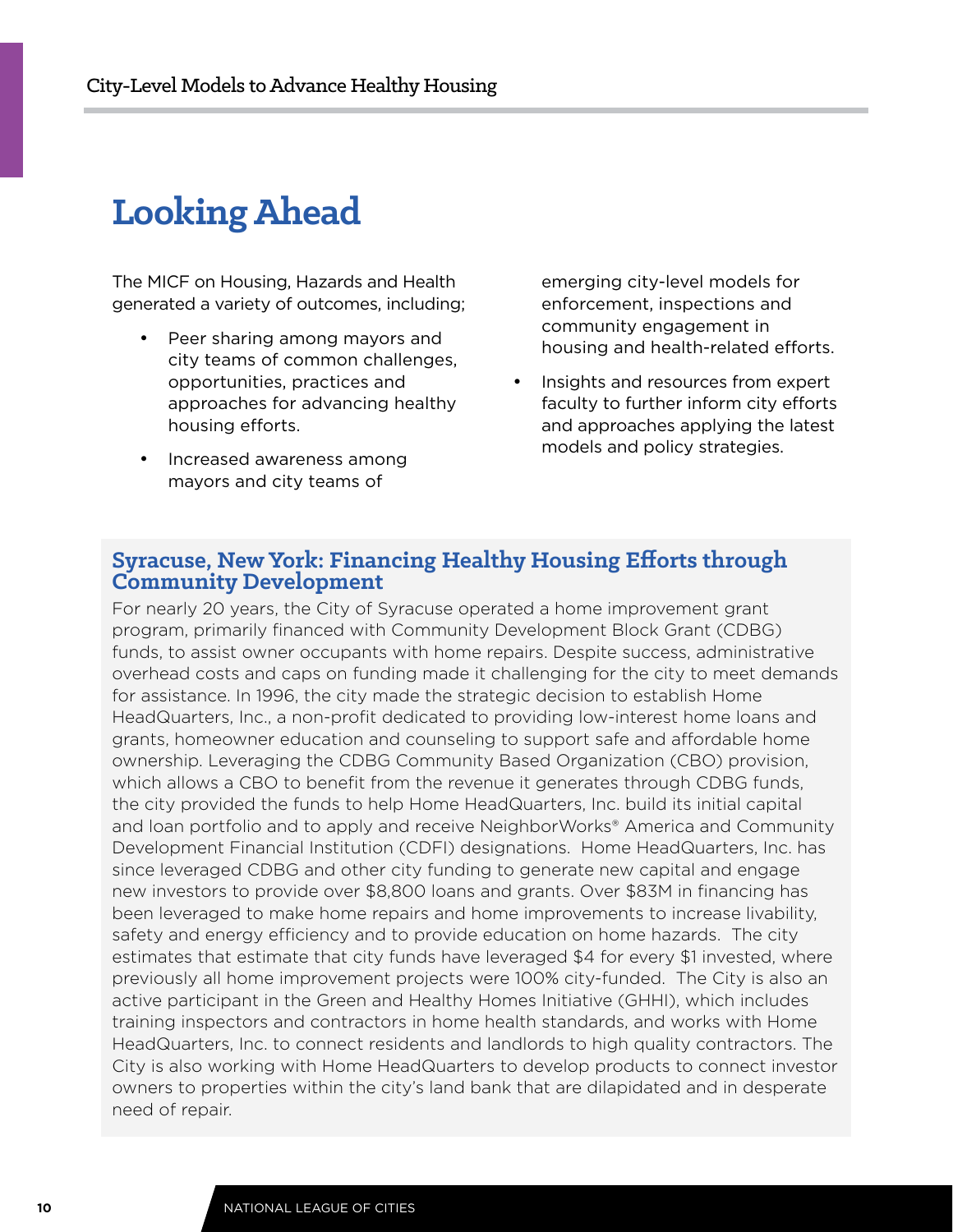## **Toledo, Ohio: City-level Policy Levers to Support Healthy Housing**

After previous unsuccessful attempts, in August 2016 the Toledo City Council passed the Lead-Safe Ordinance, becoming the first city in Ohio to officially protect the most at-risk residents from lead poisoning by requiring removal and health inspections in rental properties, Section 8 housing units and home-based child care centers. The effort was championed by the Toledo Lead Poisoning Prevention Coalition, which is comprised of a diverse group of supporters including the faith community, labor, health-care providers, housing advocates and public-advocacy attorneys. The Ordinance applies to approximately 55,000 rental units in the City. It is designed to prevent the poisoning of residents by requiring that the presence of deteriorated paint, which may contain lead, on the interior and exterior of pre-1978 residential structures and lead hazards on bare soil be identified and correctly addressed. By reducing and controlling the deteriorated paint hazards, the goal is to prevent potential exposure to lead hazards and to reduce the devastating effects of lead exposure and poisoning on children. To date, there are forty-one registered local lead inspectors who have begun to inspect the City's housing stock for presumed lead hazards. The Lead-Safe Ordinance has also spurred local and statewide dialogue on strategies to further protect children at most risk for lead poisoning, including new requirements for blood-level testing. Using Toledo's Lead-Safe Ordinance as an example, the state of Ohio is looking to considering statewide changes in management of lead exposures to individuals at the household level.

• Real-time capacity building through Annie E. Casey's Results-Based Leadership (RBL) workshop to drill down on discussions from the MICF and develop the skills to apply RBL competencies.

Over the next year, the YEF Institute will provide ongoing technical assistance to MICF participating cities that seeks to address the challenges and opportunities raised at the MICF and accelerate local progress. As part of these efforts, the YEF Institute will utilize a series of strategies, including;

One-on-one calls with city teams to discuss barriers, opportunities and strategies to continue to advance city-led efforts;

- Collaboration labs with specific issues of focus prioritized by the MICF city teams including financing, civic engagement, enforcement, education, equity and other key topics;
- Web forums highlighting innovative city models and practices in addressing healthy homes efforts from a variety of urban and rural perspectives;
- • Ongoing engagement with expert faculty; and
- Other forums and engagement opportunities to both highlight and continue to inform city approaches to healthy housing.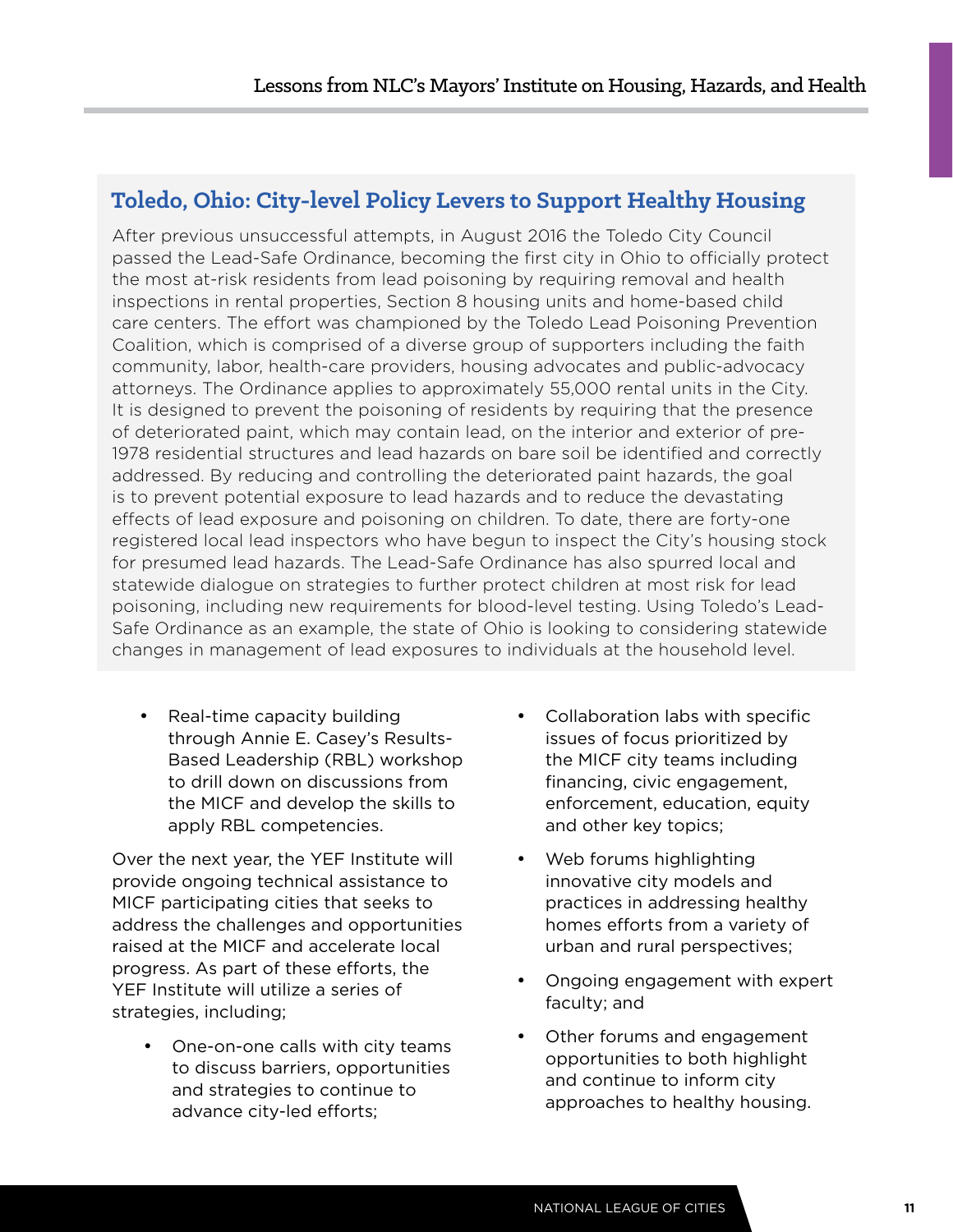## **Opportunities for the Future**



While this particular MICF focused on healthy housing, city leadership and engagement on housing spans a broad array of housing issues, including affordable housing, permanent supportive housing and the environment that surrounds the homes where city residents live, learn, work and play. As cities work to further address housing-related issues, there are several opportunities for the YEF Institute to help cities continue to strengthen existing efforts, including;

- Sharing existing and developing model city ordinances that better leverage the strong and growing evidence base specific to remediating asthma triggers in the home;
- **Offering training on health and** health systems to build the

capacity of city leaders and strengthen their engagement with hospitals, health plans and state Medicaid agencies;

- Developing the capacity of city leaders to leverage the expanded evidence for remediation of asthma triggers and other hazards in homes to cultivate new partnerships and funding resources;
- Exploring a variety of financing models and strategies to further diversify and expand city-led housing and health-related efforts;
- • Working with U.S. Department of Housing and Urban Development to better leverage healthy housing and Section 8 funds and provide more flexibility for cities to use these funds to address their unique housing challenges;
- Building the capacity of city leaders to engage residents and other civic organizations in housing and health related issues augmented by effective communication strategies deployed through multi-sector partners; and
- Ensuring city leaders have the skills and resources to effectively work across city agencies to develop holistic data-driven plans that meet needs of the communities facing the greatest health challenges.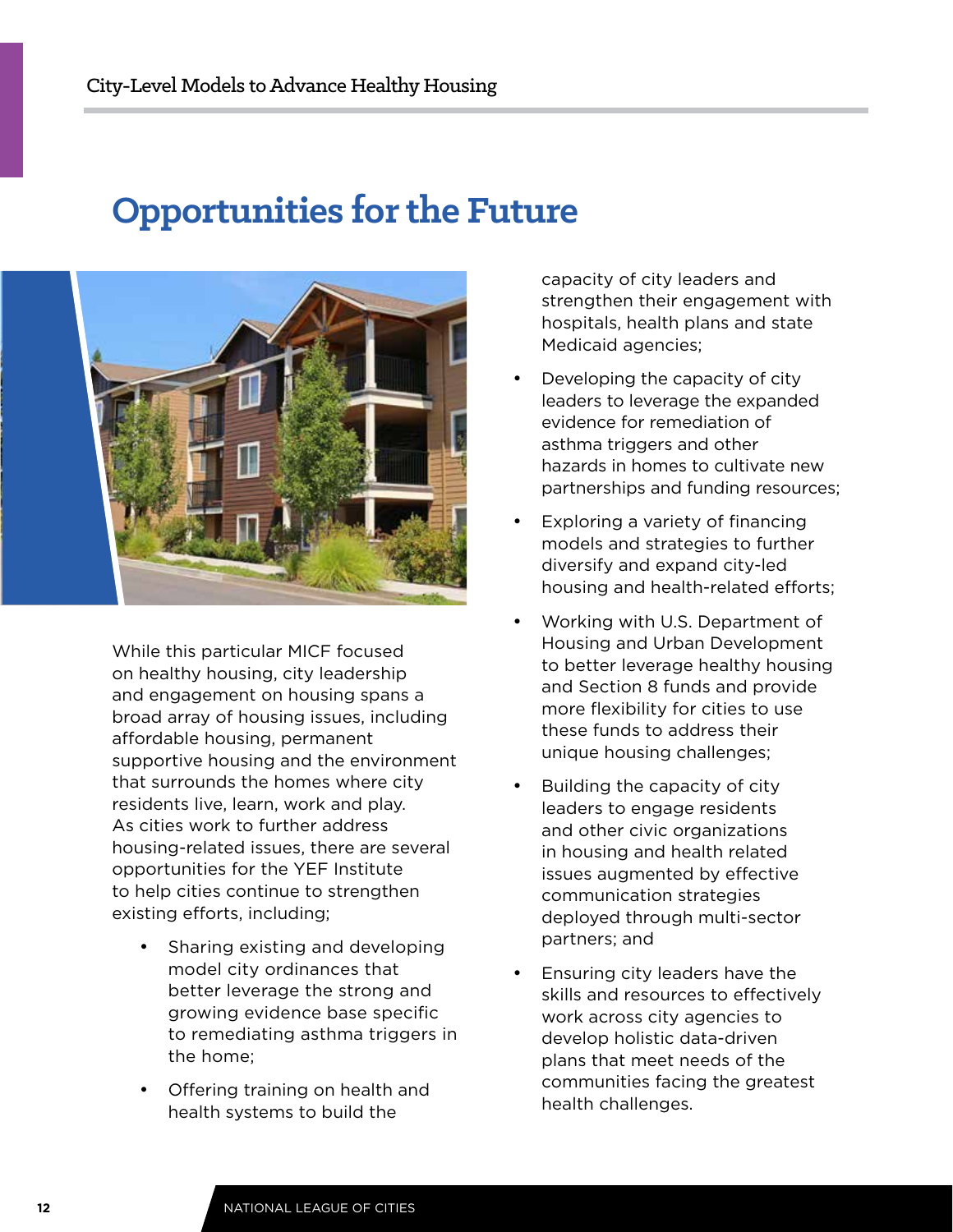# **Appendix A**  List of MICF Participating Expert Faculty and Partners

## **Faculty**

**Andrew Beck**

Assistant Professor, Attending Pediatrician Cincinnati Children's Hospital Medical Center

**Maureen Byrnes**

Lead Research Scientist Milken Institute School of Public Health at George Washington University

**Ryan Chao** Vice President Annie E. Casey Foundation

**Michelle Miller** Deputy Director HUD's Office of Lead Hazard Control and Healthy Homes

**Tom Neltner** Chemicals Policy Director Environmental Defense Fund

**Ruth Ann Norton** President & CEO Green & Healthy Homes Initiative

**Amanda Reddy** Director of Strategy and Impact National Center for Healthy Housing

## **Partners**

**Donna Stark** Senior Fellow/Program Lead Annie E. Casey Foundation

**Bill Shepardson** Senior Fellow/Lead Facilitator Annie E. Casey Foundation

**Nicole Johnson** Consultant/Facilitator Annie E. Casey Foundation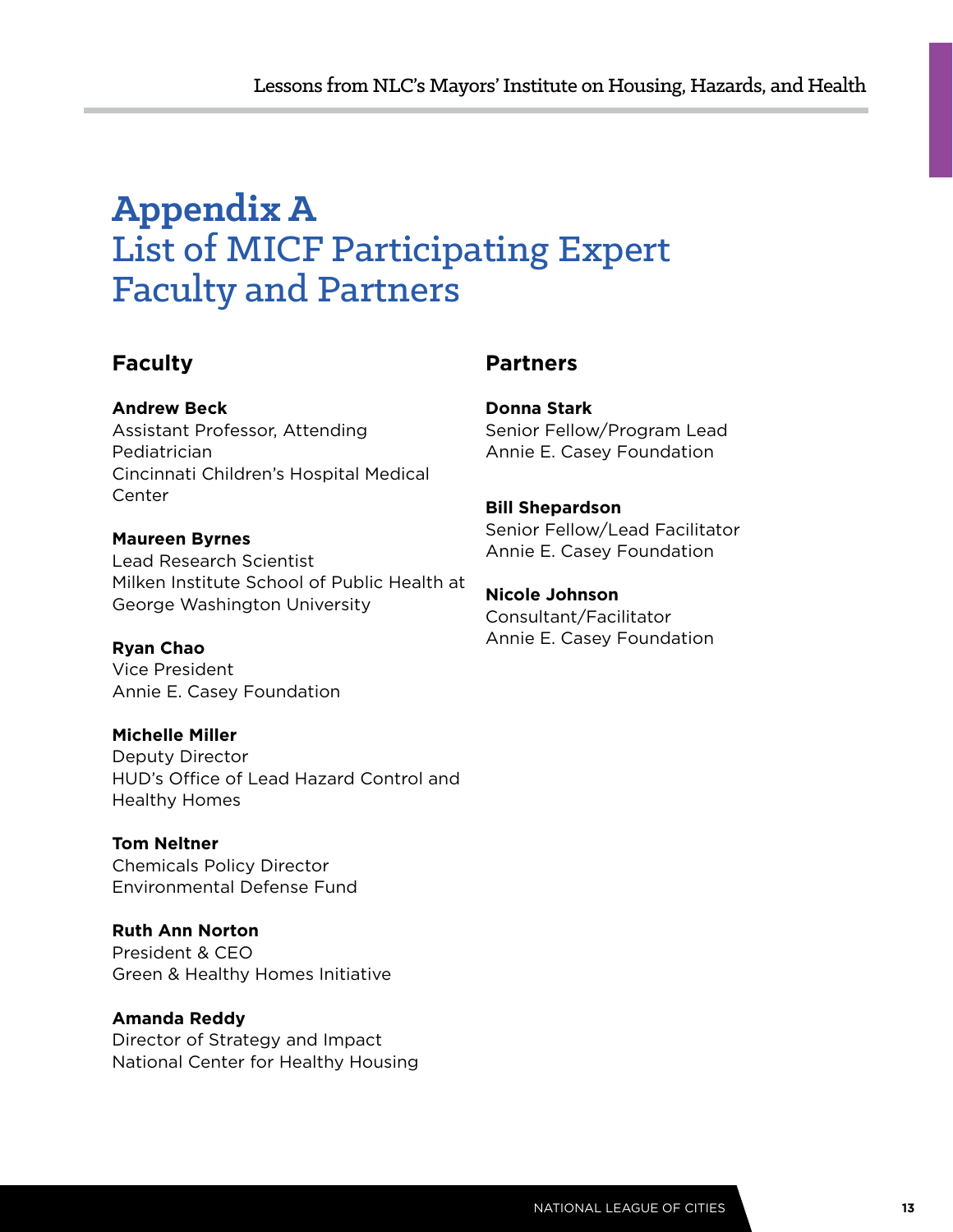# **Appendix B** Participant List Mayors' Institute on Housing, Hazards and Health

### **City of Kansas City, MO**

Sly James *Mayor* City of Kansas City

Stacie Duitsman *Administrative Officer* Kansas City Health Department

Naser Jouhari *Senior Public Health Manager, Environmental Health Services Division* Kansas City, Missouri Health Department

Amy Roberts *Program Manager, Childhood Lead Poisoning Prevention and Healthy Homes Program* Kansas City, Missouri Health Department

Scott Wagner *Mayor Pro Tem* 1st District At-Large Councilman City of Kansas City

### **City of Memphis**

James (Jim) Strickland *Mayor* City of Memphis

Alisa Haushalter *Director* Shelby County Health Department

Dwayne Spencer *President/CEO* Habitat for Humanity of Greater Memphis

Paul A. Young *Director* City of Memphis Division of Housing & Community Development

### **Metropolitan Government of Nashville & Davidson County**

Megan Barry *Mayor* Metropolitan Government of Nashville and Davidson County

C. Sanmi Areola *Director, Bureau of Environmental Public Health* Metro Public Health Department

Erik Cole *Director* Mayor's Office of Economic Opportunity & Empowerment

Adriane Harris *Senior Advisor—Affordable Housing* Mayor's Office of Economic Opportunity & Empowerment

### **City of Syracuse**

Stephanie Miner *Mayor* City of Syracuse

Paul Driscoll

*Commissioner* City of Syracuse, Department of Neighborhood & Business Development

#### Debra Lewis

*Lead Program Coordinator* Onondaga County Health Department

#### Stephanie Pasquale

*Deputy Commissioner* City of Syracuse, Department of Neighborhood and Business Development

### **City of Rochester**

Lovely A. Warren *Mayor* City of Rochester

Gary Kirkmire *Director of Inspection & Compliance Services* City of Rochester

Elizabeth Murphy *Senior Community Housing Planner* City of Rochester, Department of Neighborhood and Business Development

Carol Wheeler *Manager of Housing* City of Rochester

### **City of Toledo**

Paula Hicks-Hudson *Mayor* City of Toledo

Bonita Bonds *Director* City of Toledo - Department of Neighborhoods

Samantha Eitniear

*Acting Director of Community Services and Environmental Health* Toledo-Lucas County Health Department

Joseph McNamara *Senior Attorney* City of Toledo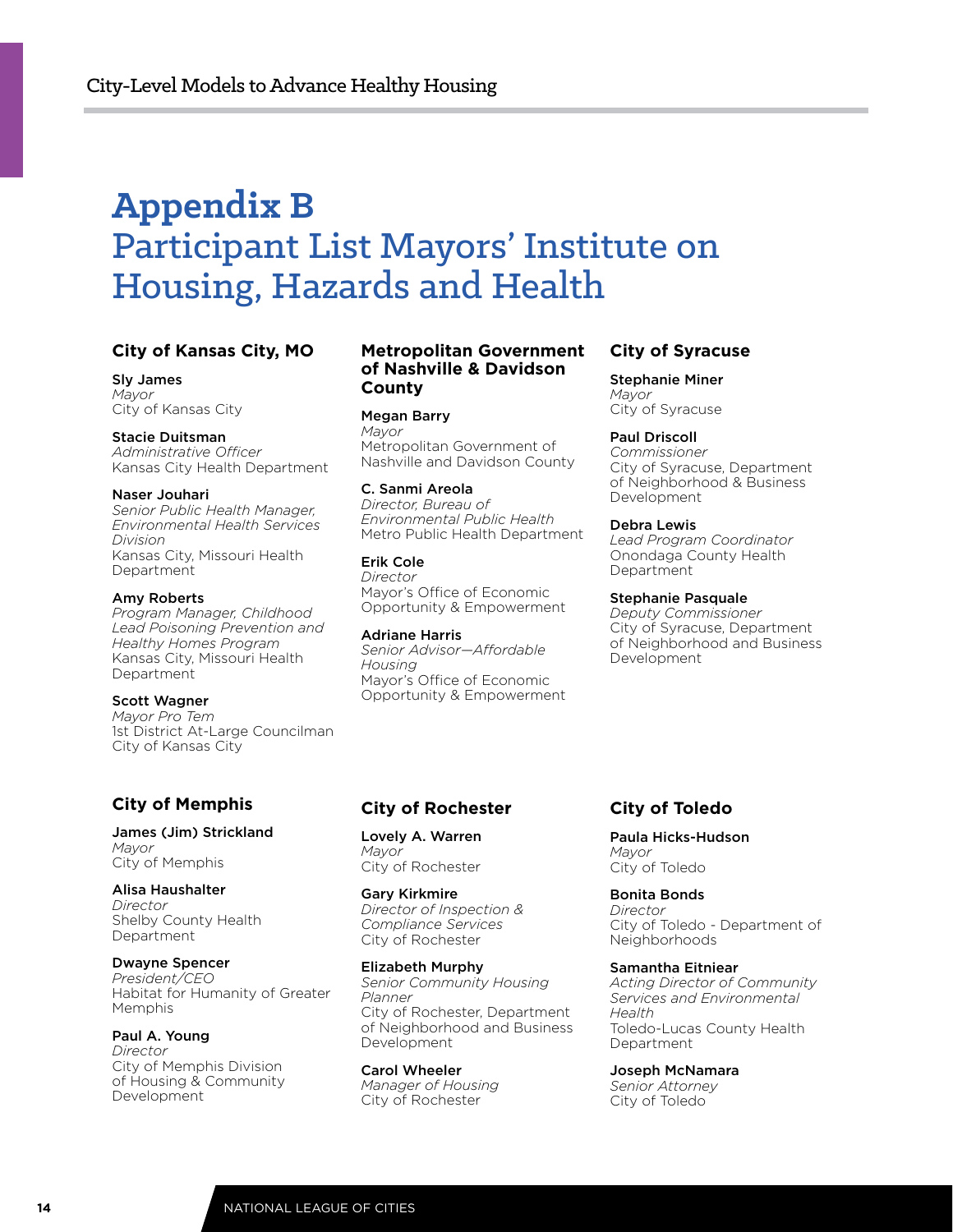### **Endnotes**

**1.** While Toledo, Ohio, Mayor Paula Hicks-Hudson was unexpectedly unable to join the session, a city team from Toledo participated in the MICF discussions.

**2.** Typically, code enforcement systems are complaint based. In response a complaint from a tenant, a code enforcement officer is dispatched to perform an inspection of a unit or property. On the contrary, proactive inspections are designed to actively identify hazards through the use of mandatory or periodic inspections instead of leaving the responsibility to the tenant, who may not know their rights or feel comfortable filing a complaint.